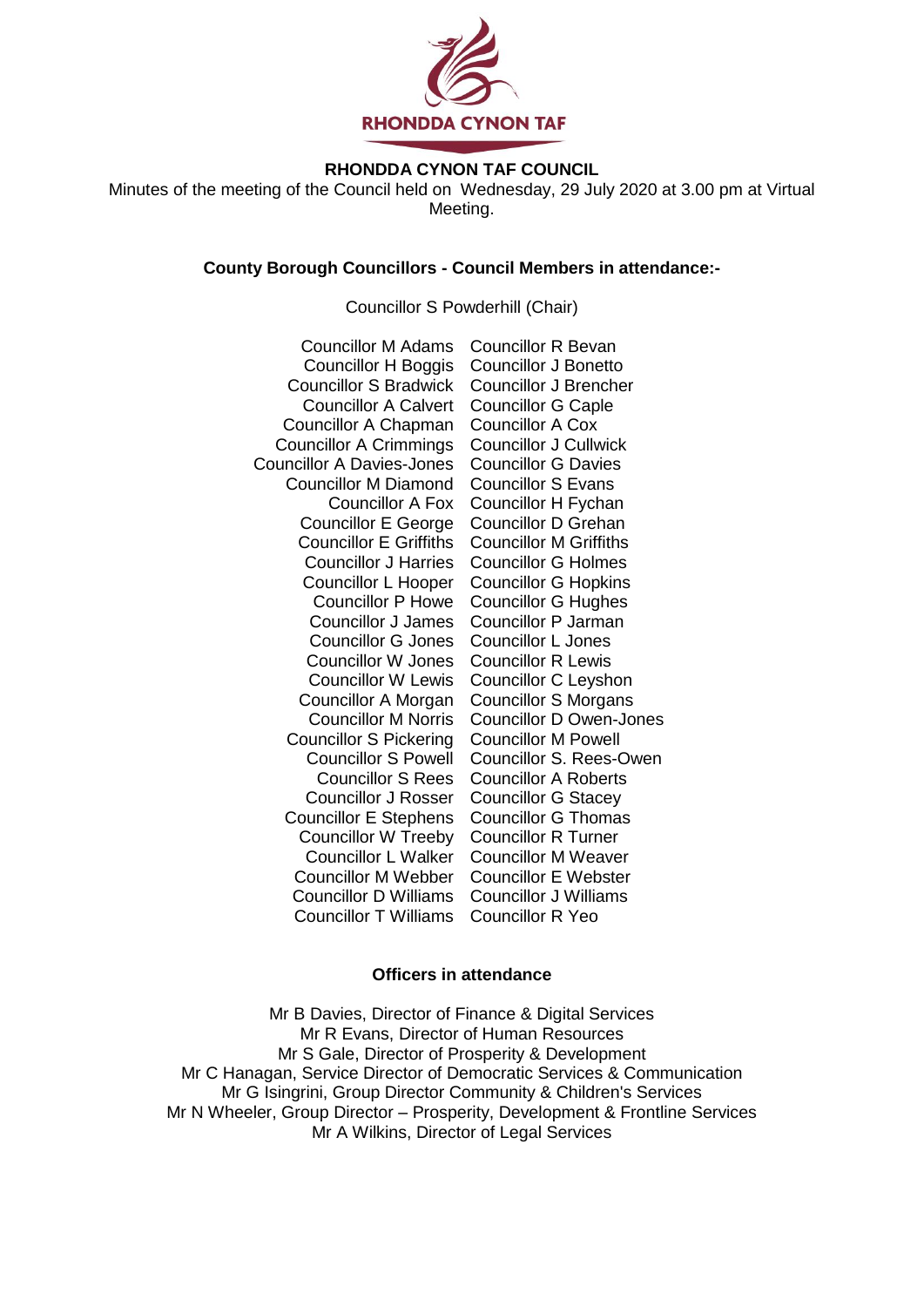### **167 Introductions**

Introductions were made by the Group Leaders present:-

County Borough Councillor A Morgan (Labour Group) County Borough Councillor P Jarman (Plaid Cymru Group) County Borough Councillor M Powell (Alliance Group) County Borough Councillor J James (Conservative Group)

In recognition of the change to the Council's Political balance following official notification of a change to the membership of the RCT Independent Group, the Service Director, Democratic Services and Communications confirmed that a report outlining the change in political balance would be considered at a future meeting of the Council.

### **168 Apologies**

Apologies of absence were received from County Borough Councillors S Belzak, J Edwards, J Elliott, S M Evans, A S Fox, M Forey, K L Jones, K Morgan, W Owen, M Tegg, G D Williams and C Willis. An apology was also received from Mr C Bradshaw, Chief Executive.

#### **169 Declaration of Interest**

In accordance with the Council's Code of Conduct, the following declarations were made pertaining to the agenda:-

County Borough Councillor P Jarman referred to her dispensation granted by the Standards Committee on the 29<sup>th</sup> November 2019 providing the member. "Dispensation to speak and vote on all matters for the duration and adoption of the 2020-21 Budget process in her capacity as leader of the Opposition".

Mr Nigel Wheeler, Group Director, Prosperity, Development & Frontline Services declared the following personal and non-prejudicial interest with regards to Agenda Item 11 (Appointment of the Group Director – Community & Children's Services and that Council consider the recommendation for the appointment to the Deputy Chief Executive role) stating "I will leave the meeting when the item is considered"

## **170 Minutes**

The Council **RESOLVED** to approve the minutes of the virtual Council meeting held on the 1<sup>st</sup> July 2020 as an accurate reflection of the meeting.

## **171 Suspension to Standing Orders**

The Deputy Leader made a statement in respect of moving the suspension of Council Procedure Rule 15.1 and advised that in order to facilitate the smooth running of the Council meeting through Zoom, Group Leaders have agreed in advance that where a vote is taken on any item, the individual Group Leader will exercise the vote on behalf of all their Members present for the item in question.

In order to implement the revised voting procedures the Deputy Leader moved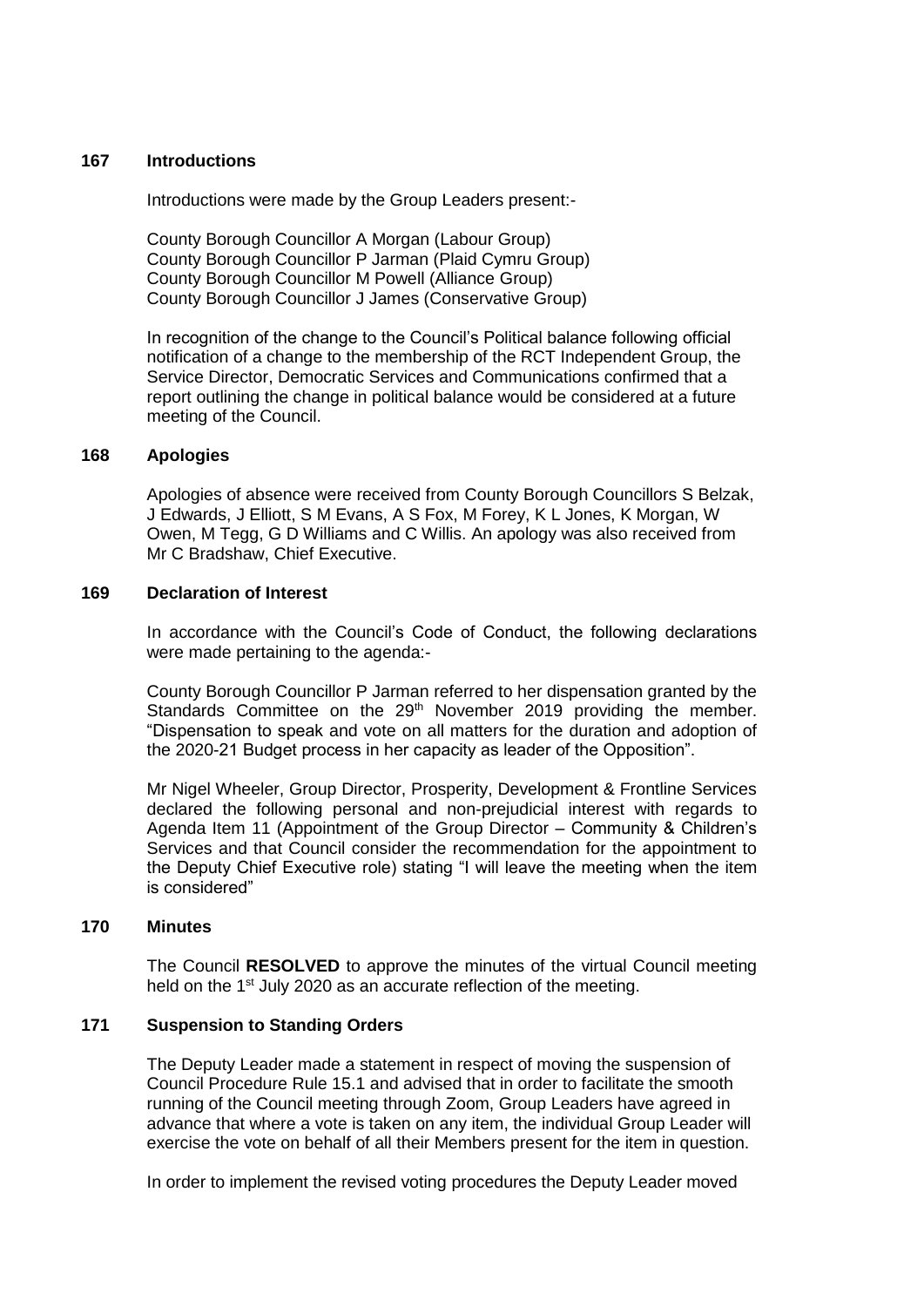the suspension of Council Procedure Rule 15.1, which states that a matter will be decided by a simple majority of those Members voting and present in the room at the time the question was put.

Following consideration of the matter it was **RESOLVED** to suspend Council Procedure Rule 15.1

#### **172 Statements**

The Leader of the Council, County Borough Councillor A. Morgan made the following statement in respect of two major incidents which have impacted on the Local Authority, the flooding incidents in February followed by the Coronavirus Pandemic.

The Leader referred to the unprecedented times endured by Rhondda Cynon Taf, its residents and local businesses regarding the impact of both major incidents. The local authority is working to address the pressures particularly the financial pressures around balancing the Council budget, the additional costs and lost income and the damage to the infrastructure across the County Borough from the flooding incident. The Leader advised that discussions are ongoing between the Welsh Government and Central Government about further support for the flood damage to the infrastructure in RCT.

The Leader advised that a Mid-Year Budget Review which is usually undertaken in February each year will be reported to Full Council in September or October. It is hoped that the costs for Covid-19 will be covered by Welsh/Central Government but the local authority will need to address this issue in the event that some costs are not wholly covered. The Council will continue to lobby the Welsh Government for additional funding and discussions will be ongoing.

The Leader also explained that a Capital Expenditure review is to be undertaken to establish a stimulus package which will support the existing investment and infrastructure to secure jobs and economic growth across the County Borough.

## **173 Questions**

#### **Question from County Borough Councillor H Fychan to the Leader of the Council, County Borough Councillor A Morgan:-**

"A allwch amlinellu sut mae'r Cyngor yn bwriadu ymgynghori â chynghorwyr ar effaith COVID19 ar eu wardiau er mwyn helpu i'r Cyngor cynllunio o ran adferiad ahefyd o'r posibilrwydd o ail don?"

"Can you outline how it is intended to consult Councillors on the impact of COVID19 on their wards to help inform the Council's planning for recovery and preparation for a potential second wave?"

#### **Response from Councillor A Morgan:**

"Councillor Morgan welcomed any feedback from local Members in respect of local issues relating to Covid-19. As Covid is affecting every electoral ward, a lot of services and responses need to be implemented on a wider scale. He added that there is unlikely to be a significant second wave but a sustained continuation of cases on an elevated level.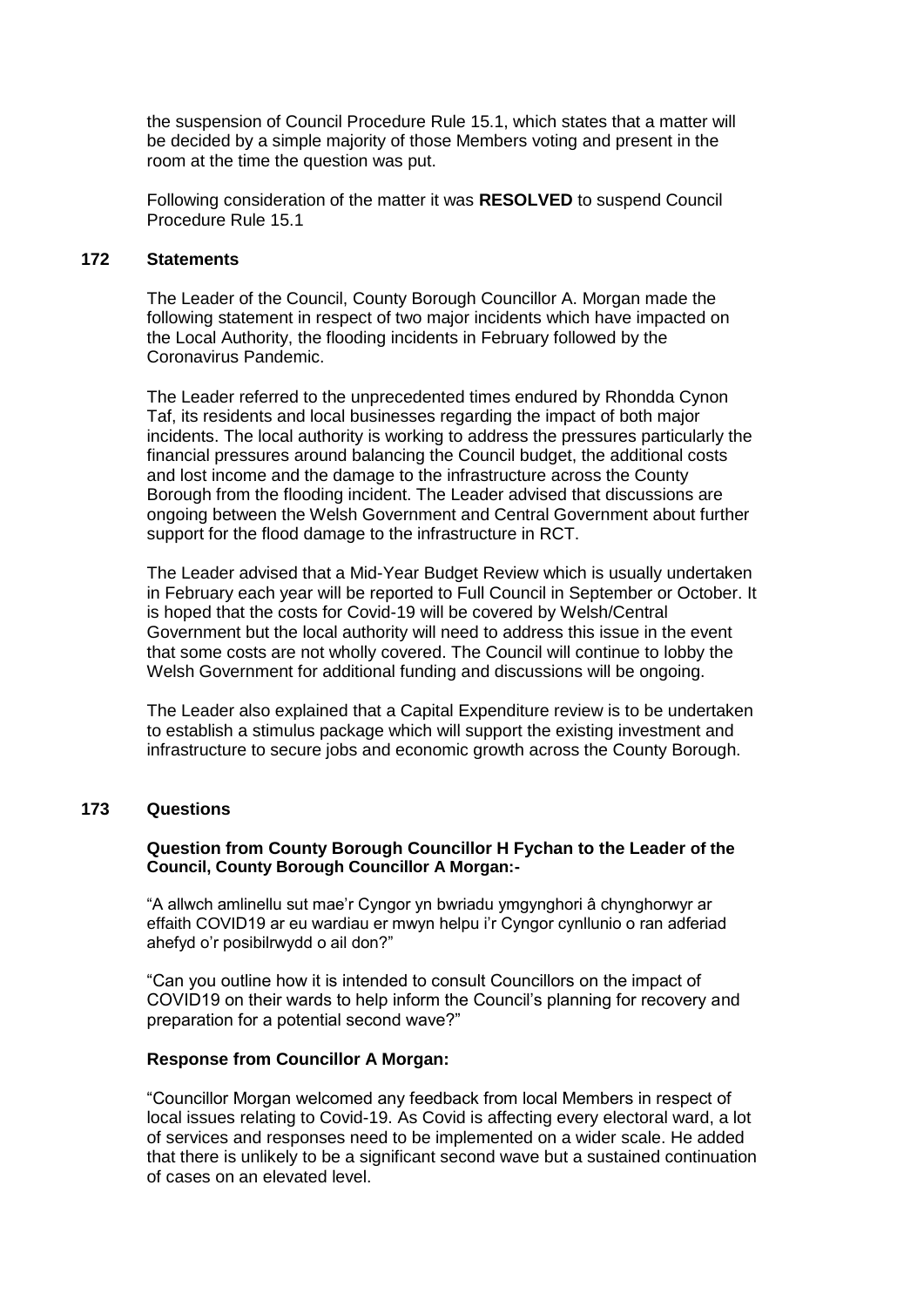Welsh Government's Test Trace Protect Programme (TTP) is in place to tackle any outbreaks such as those recent incidents in Merthyr Tydfil and Wrexham which were work place transmitted outbreaks. The Leader referred to the valuable learning which has arisen from the Covid-19 pandemic, such as working with the vulnerable in our communities and how we can continue to support them in collaboration with the community volunteers going forward in a number of ways such as accessing online food orders through the supermarkets.

The Leader welcomed any examples and feedback from Elected Members.

## **Supplementary question from Councillor H Fychan to the Leader of the Council, County Borough Councillor A Morgan:-**

"One of the things which isn't clear at the moment is all of the case work that has increased and the work that we as Councillors are doing with volunteers which is being missed by the Council. Whilst I would like to see, as some of the restrictions are relaxed and a number of people are still self-isolating and a number of businesses are unable to operate fully because of the 2 metre rule, as we saw in an email that myself and the Leader received yesterday from Cortile Coffee in Pontypridd, a company which has an uncertain future. How will the Council continue to support people that are self-isolating, namely those who are shielding and also particularly businesses in Pontypridd who have suffered greatly from the flooding and Covid-19?"

### **Response from Councillor A Morgan:**

The Leader advised that following the flooding and Covid -19 the town centre teams, which include staff redeployed from other service areas, have been visiting businesses with further advice and information posters. Where there are specific issues regarding grants the Council has liaised with WG to see if businesses are eligible and kept them fully informed. There are still officers from the Regeneration teams out in the town centres communicating with businesses on a daily basis.

The Leader advised that the community support provided to those vulnerable residents via the hubs would be down scaled over the coming weeks with a view to still providing some assistance to vulnerable residents such as direct deliveries of medicine from the pharmacies and online grocery shopping in place of community hub food boxes.

# **Question from County Borough Councillor G Hughes to the Leader of the Council, County Borough Councillor A Morgan:-**

"What steps are the council taking to support the local economy?"

## **Response from Councillor A Morgan:**

"The Leader confirmed that grants worth millions of pounds have been processed for local businesses through the small businesses rate relief programmes. The council will also process the NNDR Business Relief to stimulate local economy and support local businesses over the next 12 months. The Council's Capital Programme (approx..£150m spending last year) which invests in the Council's own infrastructure such as play areas, highways, schools and is linked with a significant number of jobs. The Leader confirmed that a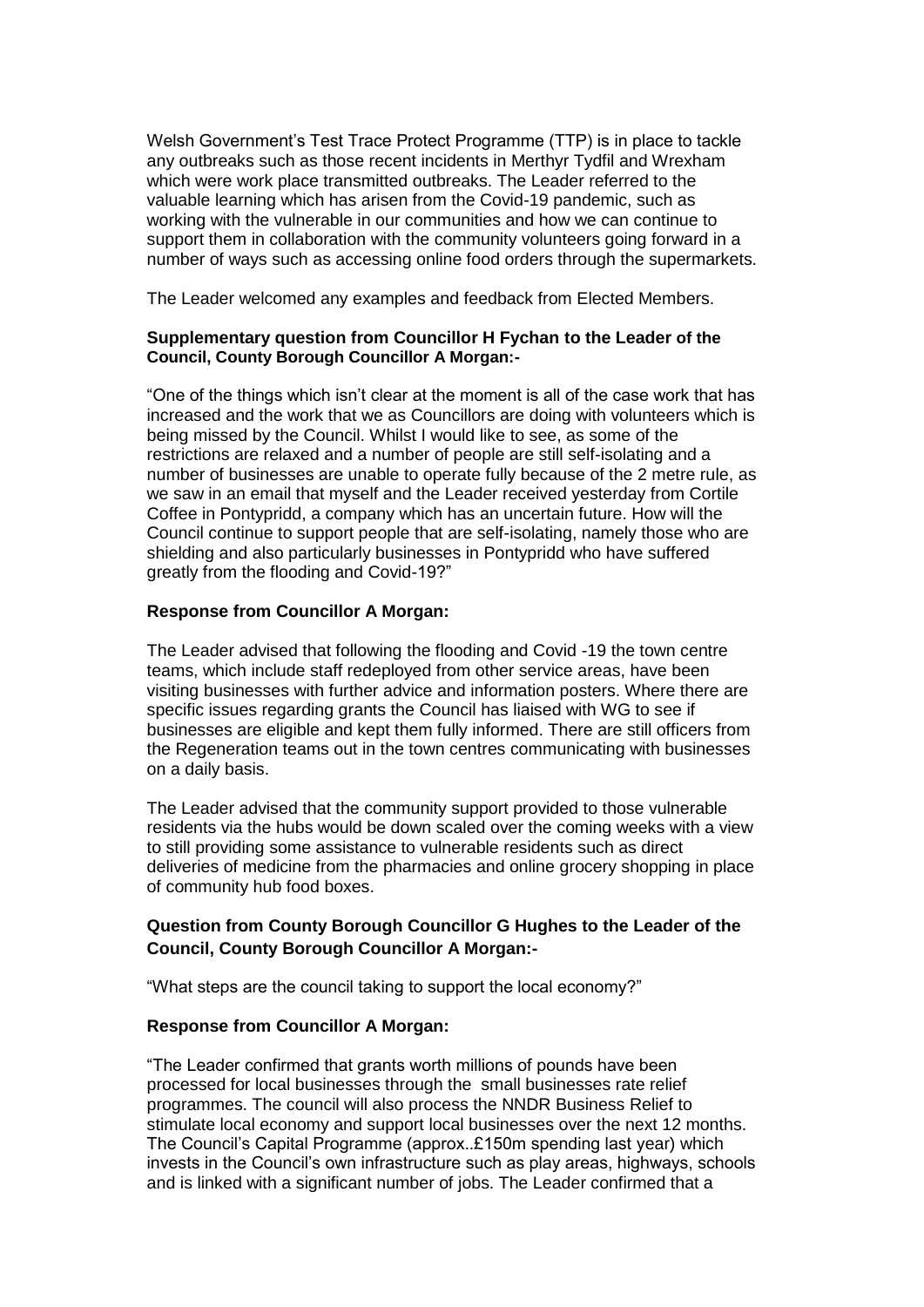number of Graduates/Apprentices will be taken on, initially 50 by Christmas with discussions ongoing with Welsh Government regarding further funding. The Leader referred to a number of initiatives which will draw inward investment to the area such as the new units at Robertstown and Coed Ely and working closely with Zip world to help boost the economy.

### **Supplementary question from Councillor G Hughes to the Leader of the Council, County Borough Councillor A Morgan:-**

"How might the Council stimulate the local economy and help to provide resilience against the future economic challenges?"

#### **Response from Councillor A Morgan:**

The Leader responded by referring to the stimulus package as mentioned earlier in the meeting which will accelerate some of the investments. Other opportunities linked with the Council's waste infrastructure, the Eco Park in Aberdare with Welsh Government Support. Also the Council is looking at how it can lever in private investment from the private sector. The Leader confirmed that further detail would be presented in October.

### **Question from County Borough Councillor S Rees-Owen to the Cabinet Member for Children's Services, County Borough Councillor C Leyshon:-**

"Can you make a statement on the increasing numbers of children looked after during the pandemic?"

### **Response from Councillor C Leyshon:**

Councillor Leyshon confirmed that the rate of children became looked after did not increase during this period however Children's Services ability to carry out face to face meetings with families towards safe exit from the looked after system has been affected by the restrictions of the pandemic. It has been possible, where children have been moved on, which includes to adoptive families following National guidelines. The figures have not increased.

### **Supplementary question from Councillor S Rees-Owen to the County Borough Councillor C Leyshon:-**

"I am aware that the Corporate Parenting Board will consider the Children's Services Annual report tomorrow, on the 31<sup>st</sup> March 2020 the figures of our children looked after stood at 717. In the Cabinet papers dated the 25<sup>th</sup> June when Cabinet discussed the financial impact of Covid-19 there was reference to 'an increasing numbers of children looked after', an estimate from April 2020 to June 2020. In which case, if the current numbers are still 717, what additional programmes will be put in place to support the children and young people, who are looked after, academically, emotionally and socially throughout this very traumatic time?"

#### **Response from Councillor C Leyshon:**

"Councillor Leyshon confirmed that as of Monday this week there are 708 children looked after which is the accurate figure. A number of support packages are in place for our children looked after, the children's hubs and working with resilient families and where there has been an emergency need to meet with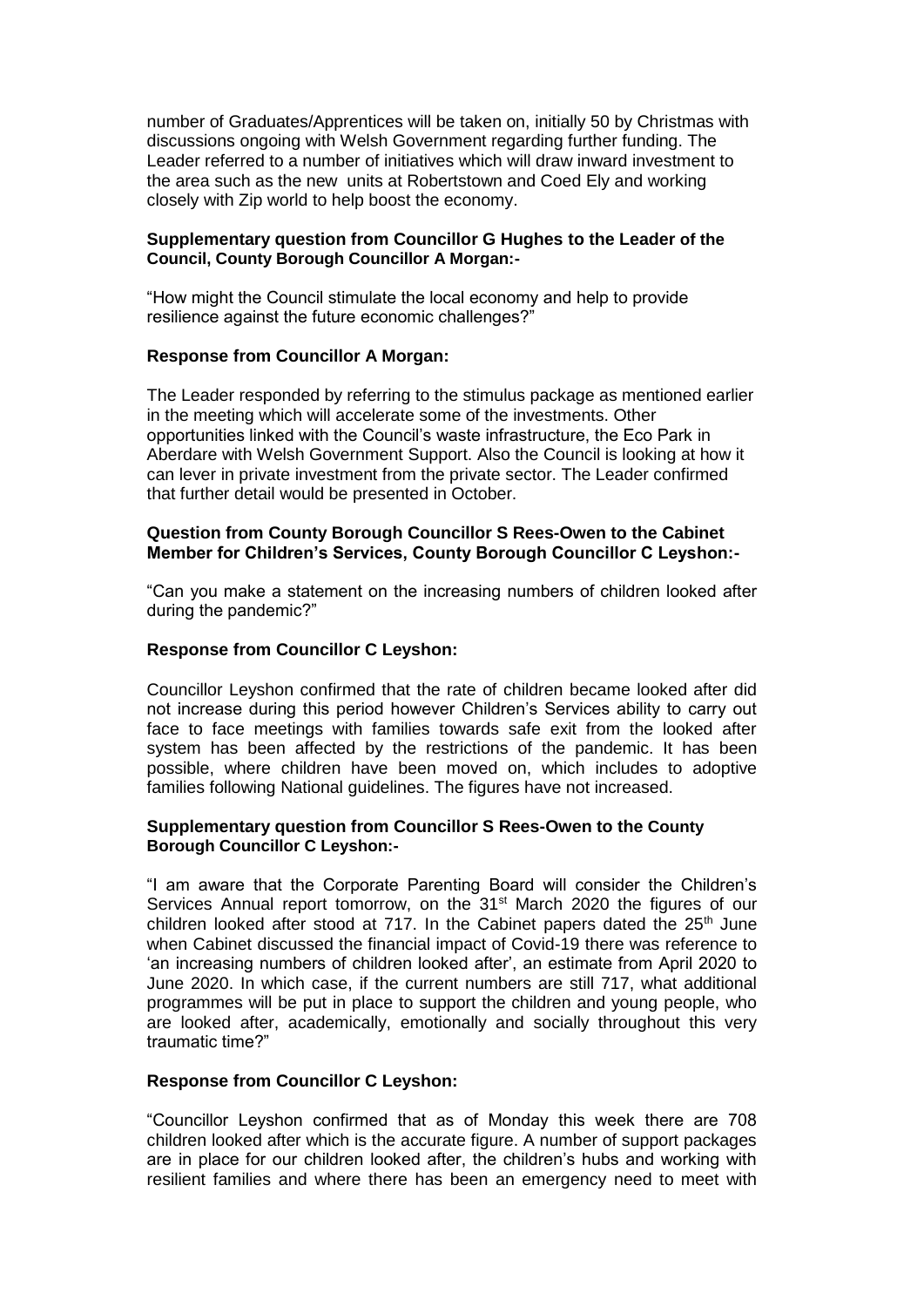children and their families face to face meetings have taken place. The Council is in contact with vulnerable families by telephone. There is a play scheme throughout the summer holidays to which vulnerable families have priority placements."

## **Question from County Borough Councillor G R Davies to the Leader of the Council, County Borough Councillor A Morgan:-**

"A wnewch chi datganiad ar effaith Covid19 ar Rhondda Cynon Taf?"

"Please can you make a statement on the effect of Covid-19 on Rhondda Cynon Taf?"

### **Response from Councillor A Morgan:**

"Councillor Morgan referred Councillor Davies to his response to Councillor Fychan's question earlier and stated that the final impact of the Covid pandemic will take some time to analyse, the impact on people's mental health and wellbeing, the impact on children taking time away from school may take some time to understand. The economic impact is likely to be with us for some time to come, there is an emerging picture across the country regarding job losses with some large companies e.g GEC in Nantgarw. As furlough ends we may see further impacts on some companies such as companies reducing the working week to a four day week and cutting salaries by 20%.Other issues which will potentially impact on the economy include whether the community will return to retail shopping in place of online shopping and whether residents have the confidence to return to restaurants and cinemas.

To date there have been over 1,00 additional claims for Council Tax relief and over 1,000 additional children coming into the Free School Meals scheme which demonstrates that the Covid pandemic has had an impact on families.

# **Supplementary Question from County Borough Councillor G R Davies to the Leader of the Council, County Borough Councillor A Morgan:-**

"In the novel "The Plague" by Albert Camus, the doctor says ' What we learn in time of pestilence: that there are more things to admire in men than to despise'. This has been true in Rhondda Cynon Taf over the last few months. We have seen staff in the Health Service, Council staff, transport workers, shop workers and many volunteers working together particularly for the benefit of vulnerable people but also for the benefit of our society in general. Each one deserves our admiration and we thank them.

My supplementary question is what has the Council learned from the experience of operating during the pandemic and what will the Council change if a second wave of the virus comes? Maybe if a wave happened, in a particular ward will the local Councillors be consulted? And what things have worked better during this time and can continue to be used in the future?"

## **Response from Councillor A Morgan:**

"Councillor Morgan heeded that a second wave may not be imminent and according to Public Health Wales it is likely for us to see outbreaks in clusters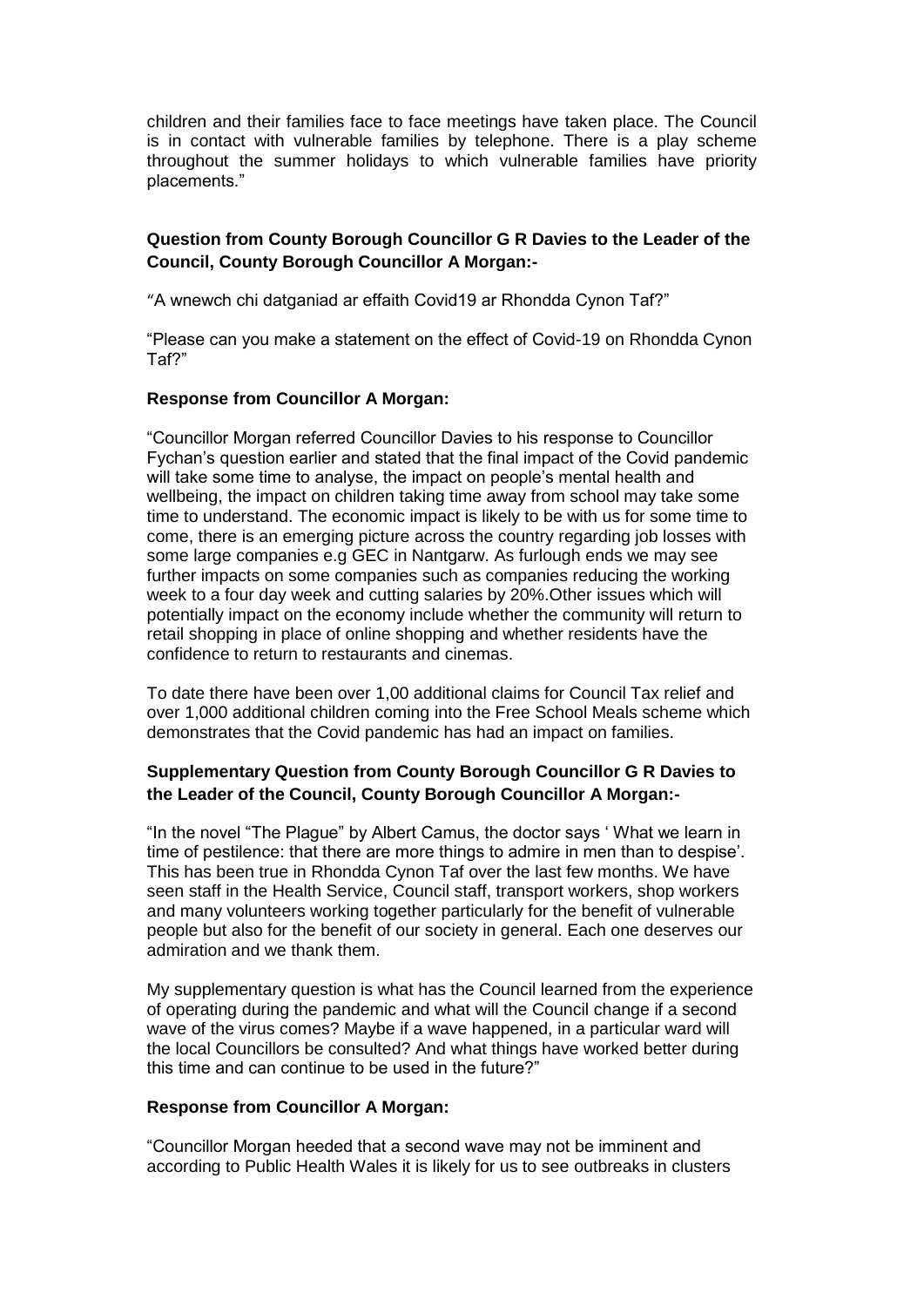and local incidents of the virus and with the support of the Track and Trace Programme we will be able to address it quickly. This advice will give our communities more confidence.

As Leader of the WLGA, Councillor Morgan advised that he has meetings with all 22 local authority Leaders who are feeding into a Welsh Government review which is a wider piece of learning around Covid-19 regarding issues such as PPE, social care provision and supporting vulnerable residents. In RCT and in the unlikely event of a second wave and the country went into a second lockdown, Councillor Morgan advised that the Council is much better prepared with measures such as the infrastructure in place for staff to work from home and PPE supplies secured. In the event of an incident such as in Merthyr or an outbreak as in Wrexham and in the event of a community transmission, the council would consider the individual circumstance which would not necessarily mean the whole of RCT going into lockdown. Public Health Wales are also sharing learning from Environmental Health staff across the local authorities"

## **174 Council Work Programme**

The Service Director Democratic Services & Communications advised that a report outlining the Council's revised political balance, following the formation of the Rhondda Cynon Taf Independent Group, would be presented to the Annual General Meeting (AGM) in September . The report would confirm the four political groups and one unallocated Member.

The Service Director also provided advance notification that an update report outlining the flooding in Rhondda Cynon Taf could be reported to the council meeting to be held on the 23rd September 2020.

In response to a query, the Service Director confirmed that the Cardiff Capital Region (CCR) City Deal would form part of the future work programme of the Council.

**RESOLVED** to note the update as provided by the Service Director Democratic Services & Communications.

#### **175 Local Development Plan (LDP) for Rhondda Cynon Taf Update**

The Director Of Prosperity & Development advised that on the 27<sup>th</sup> November 2019, Council approved the Delivery Agreement (DA) for the Revised Local Development Plan (LDP), for Rhondda Cynon Taf which set an official start date of June 2020. Due to the Coronavirus virus restrictions it was not possible to launch the revision in June due to the necessary significant public engagement in the early stages.

The Director sought the approval of Full Council to amend the delivery agreement for the preparation of the Rhondda Cynon Taf revised local development plan as a result of the Coronavirus pandemic. The Director advised that the proposed revised launch date would be September 2020.

The Director responded to a number of queries such as how the Council takes its lead and advice from Welsh Government's Planning Division as to what is relevant to consider as part of the DA and in respect of the community engagement strategy.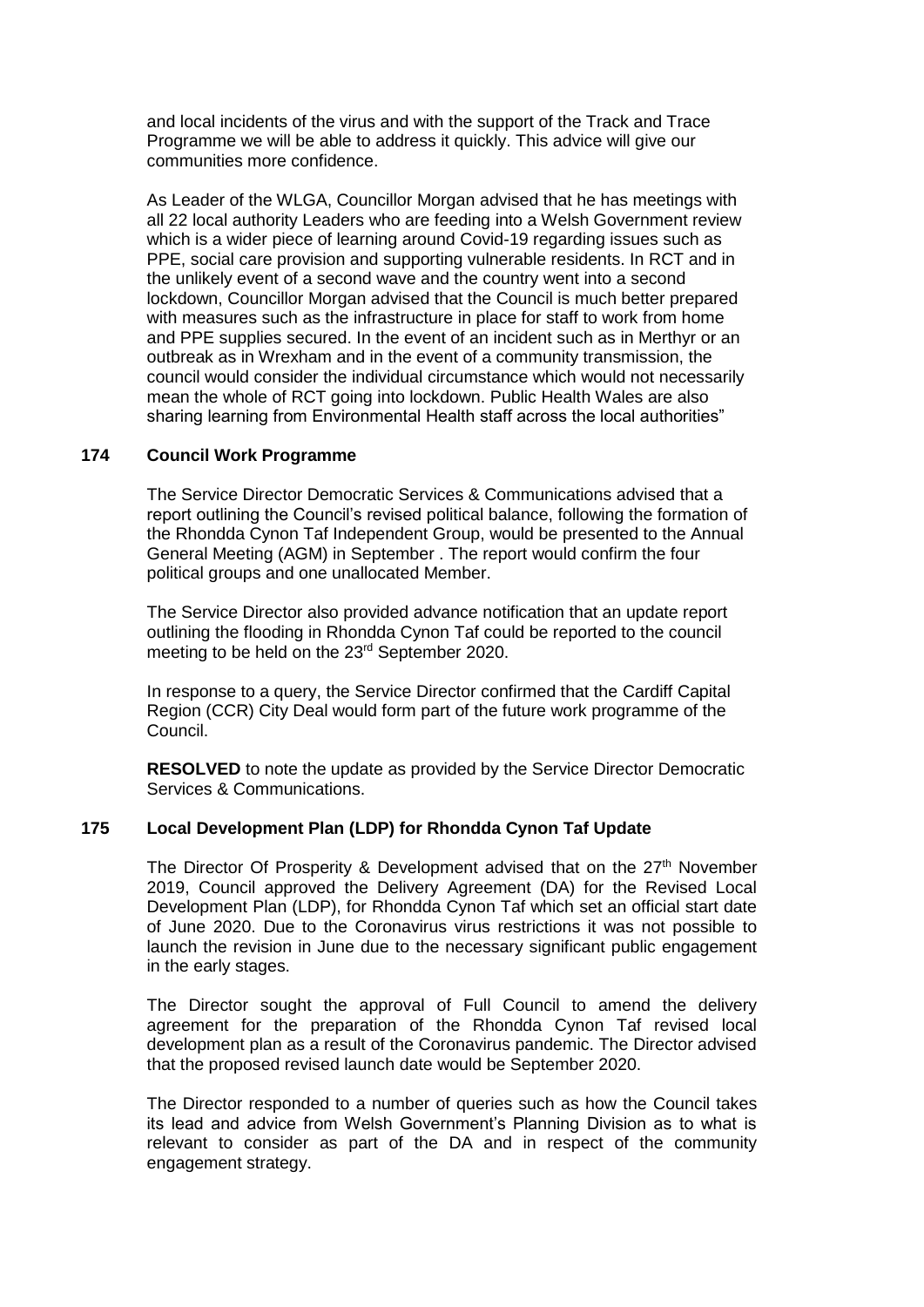It was advised that the terms of reference and membership of the Member's Steering Group, which would play a formal role in the preparation of the revised LDP, was initially considered by the Overview & Scrutiny Committee but due to the Covid-19. It was proposed that nominations would now be sought from Group Leaders and the membership of the Steering Group would mirror the political balance of the Planning and Development Committee.

In conclusion, the Director of Prosperity & Development proposed that the current consultee list in place with targeted stakeholder bodies could be extended following consultation with the Members' Steering Group. He also acknowledged the challenges faced with regards to community engagement, involvement and consultation given the ongoing social distancing restrictions.

Following consideration of the report it was **RESOLVED** to

1. Approve the proposed amended DA for the Revised LDP for Rhondda Cynon Taf (as set out in Appendix 1 to the Council report) which outlines the revised timetable and method of community involvement and engagement for the revision preparation process; and

2. Submit the amended DA to Welsh Government for approval.

# **176 Annual Treasury Management Review 2019/20**

The Director of Finance & Digital Services advised that the Council's Annual Treasury Management activities are widely regulated and scrutinised through its internal processes. This report secures the Council's compliance with the need to provide an annual Treasury Management Review which follows a mid-year review which was previously reported to Council on the 27<sup>th</sup> November last year.

The Director stated that events such as global pandemic and Brexit have created uncertainty with markets and more volatility with interest rates which has meant the council has taken advantage of by means of locking in additional borrowing at historically low rates. The Council's average cost of borrowing of 3.33% compares to previous years when the cost of borrowing was 4.75%.

The Director referred to the Council's Prudential and Treasury Indicators for 2019/20 and its investment strategy and investments activity results, set out in the report, which demonstrate the Council's continued low risk strategy and returns on investments slightly behind the benchmark.

The Director responded to a number of queries relating to the Annual Treasury Management Review 2019/20. The Service Director Democratic Services & Communications explained the role of the Overview & Scrutiny Committee in considering the Council Performance Report 31<sup>st</sup> March 2020 at its meeting on the  $30<sup>th</sup>$  July 2020.

Following consideration of the report it was **RESOLVED** to note the content of the report.

## **177 Virtual Meetings Update**

The Service Director Democratic Services and Communications presented his report to provide Members with a further update in respect of the Council's virtual committee meetings, following the introduction of the [Local Authorities](https://gov.wales/local-authorities-coronavirus-meetings-wales-regulations-2020)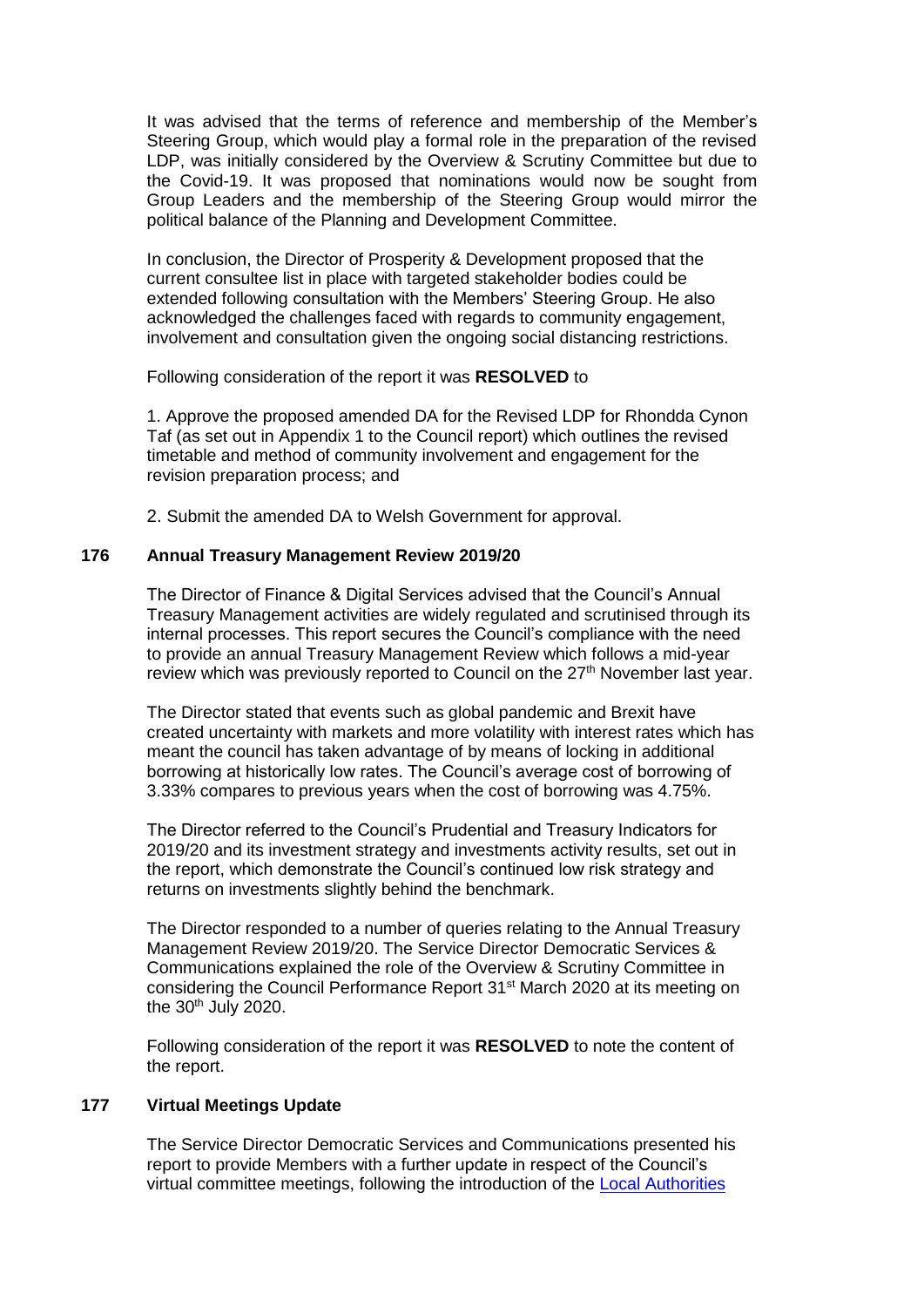[\(Coronavirus\) \(Meetings\) \(Wales\) Regulations 2020,](https://gov.wales/local-authorities-coronavirus-meetings-wales-regulations-2020) and the previous update report, presented to Council on the 1<sup>st</sup> July.

The Service Director reminded Members that the initial phase prioritised Cabinet, Planning & Development Committee and Overview & Scrutiny Committee. Since the last update a number of other committees have convened including the first thematic Scrutiny Committee, the Children & Young People Scrutiny Committee which met to allow members to engage and scrutinise the guidance issued by the Council regarding the return to school in September.

Members were referred to the meetings schedule at 6.3 of the report which sets out the meetings up to and including the Council's AGM based on dates confirmed to date. Members were advised that should the business of the council determine there to be a need, both the Public Service Delivery, Communities & Prosperity Scrutiny Committee and the Finance & Performance Scrutiny Committee will convene in advance of the Council's AGM.

In conclusion, the Service Director advised that ongoing engagement with the Group Leaders will continue to take place to develop future approaches such as a hybrid approach to virtual meetings. He added that the Council will continue to build on the opportunities that virtual engagement does provide such as participation for Members as part of the Council's democratic approach.

Following discussions in respect of the recent visit by the Cwm Taf Morgannwg University Health Board and confirmation from the Leader that following the appointment of the new Chief Executive in September, the Board would return to provide Members with a further update, it was proposed that the Group Leaders would meet in advance of the meeting and Members would identify key areas for discussion.

It was further proposed to review the 3pm start time of the Council's Annual General Meeting (AGM) to 4pm to accommodate those Members with childcare/work commitments.

Following consideration of the virtual meetings report it was **RESOLVED** to:-

- 1. Acknowledge the progress made to date with regards to virtual meetings;
- 2. Note the sequence of meetings in the enclosed timeline of committees up to and including the 16<sup>th</sup> September 2020 (Council AGM); and
- 3. Request that the Service Director Democratic Services and Communication provides further updates on progress of the Council's virtual meetings.

#### **178 Notice of Motion (business deferred from 18th March 2020)**

To consider the following Notice of Motion standing in the names of County Borough Councillors J.James and L.Hooper :-

It is estimated that there are 200,000 children being brought up by family members or friends in the United Kingdom in what is termed as 'Kinship Care'.

These kinship carers have stepped in to care for children whose parents are unable to look after them and keep their families together, and it represents three times the number of children in the national foster care system – and is a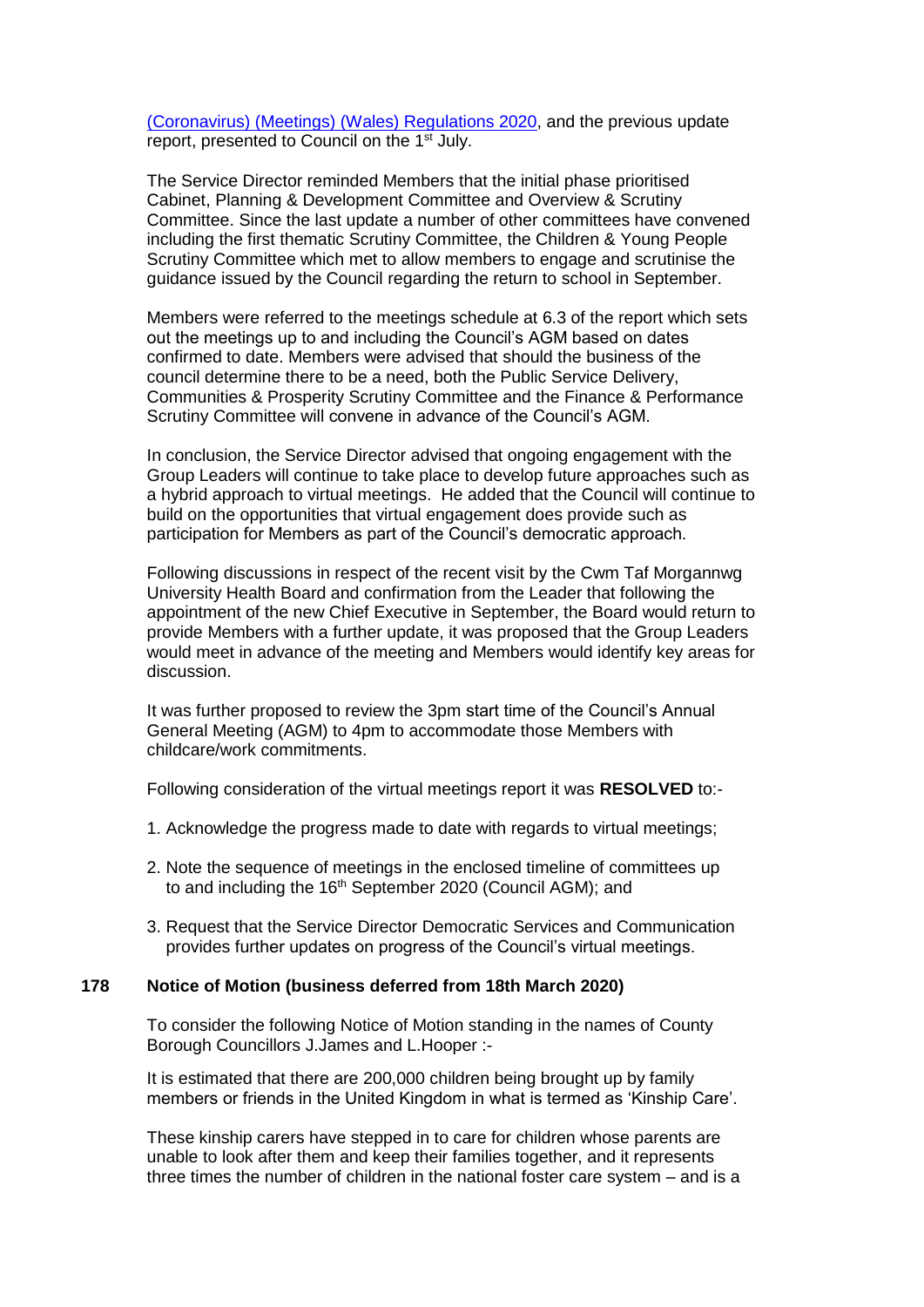growing figure.

Kinship care is one of the main ways to provide a sense of security, continuity and belonging for children who cannot live with their parents and it provides high levels of stability and enduring support well into young adulthood.

However, the support that is offered to kinship carers throughout the country lacks consistency, and carers often feel isolated, abandoned and 'hung out to dry'. This is in marked contrast to the support that foster carers and adoptive parents can receive.

This Council recognises the invaluable work that kinship carers do for their loved ones, often under the most trying of situations, and is committed to providing the help, engagement and support that they need.

This Council requests that a report be considered by the Children & Young People's Scrutiny Committee to look further into the role of kinship care in the County Borough and to work closely with Grandparents Plus to identify ways in which it can meet the needs of kinship carers and those in kinship care.

Following discussion it was **RESOLVED t**o adopt the Notice of Motion in respect of kinship carer and refer the issue to the Children & Young People Scrutiny Committee for further consideration (and in collaboration with 'Grandparents Plus' and the Council's Corporate Parenting Board).

## **179 TO CONSIDER PASSING THE FOLLOWING UNDER-MENTIONED RESOLUTION:**

The Service Director Democratic Services & Communications confirmed that there was no Urgent Business for Members to consider and following consideration of agenda item 11, the appointment of Group Director, Community & Children's Services and the appointment to the role of Deputy Chief Executive, the Presiding Officer would bring the meeting to a close.

Members resolved that the press and public be excluded from the meeting under Section 100A(4) of the Local Government Act, 1972 (as amended) for the next item of business on the grounds that it involves the likely disclosure of exempt information as defined in paragraph 12 of Part 4 of Schedule 12A of the Act.

#### **180 Appointment of Group Director, Community & Children's Services and Appointment to The Role Of Deputy Chief Executive**

The Director of Human Resources presented his report which sought Council's ratification of the decision of the Appointments Committee, regarding the appointment of the selected candidate to the post of Group Director – Community & Children's Services and consideration of the recommendation for the appointment to the Deputy Chief Executive role.

Following consideration of the report it was **RESOLVED**:-

- 1. To ratify the recommendation of the Appointments Committee regarding the appointment of Group Director – Community & Children's Services to commence the w.e.f. 1<sup>st</sup> January 2021; and
- 2. That the Group Director, Prosperity, Development and Frontline Services